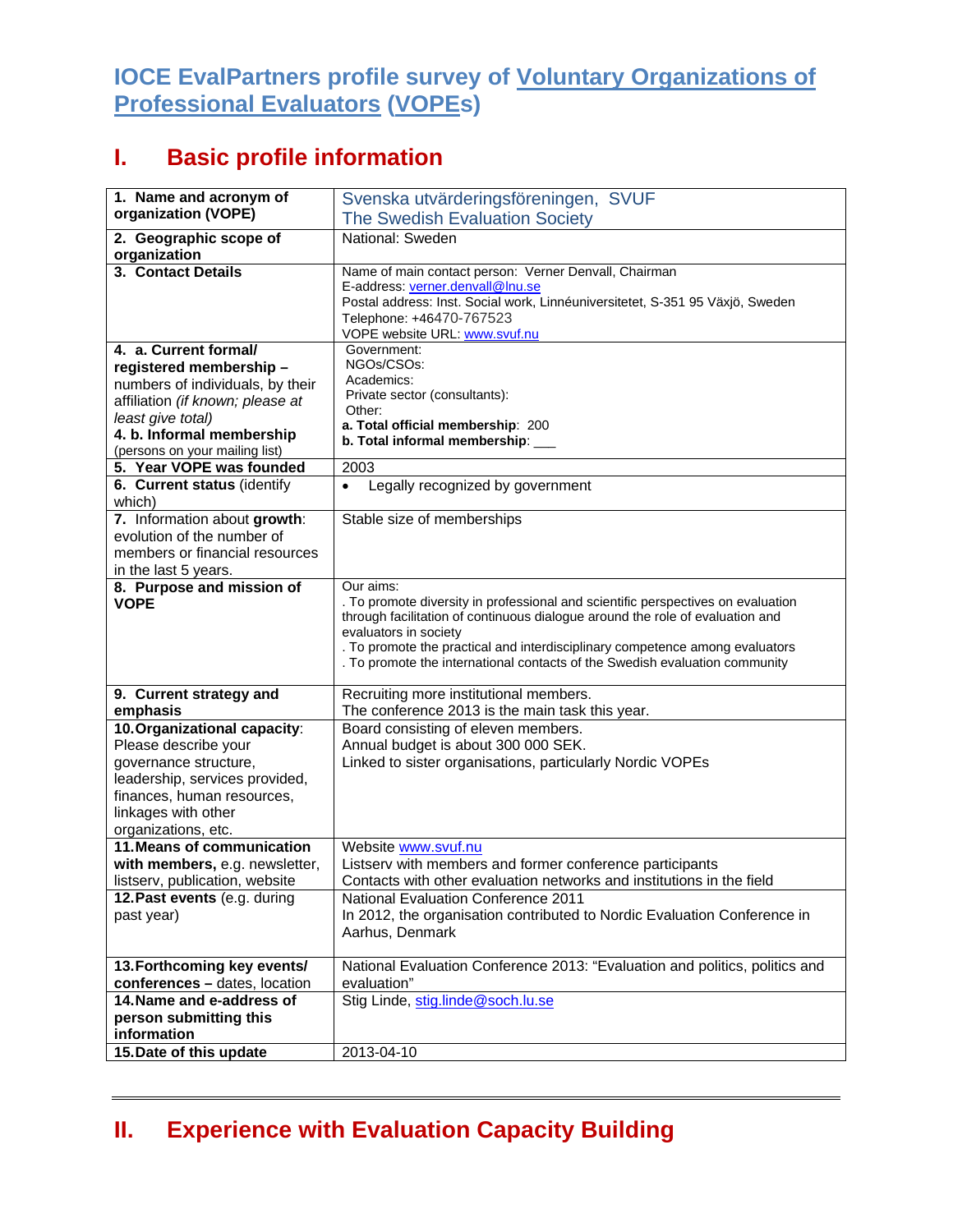| 1. Background: Please provide        |  |
|--------------------------------------|--|
|                                      |  |
| a brief history of the formation of  |  |
| this organization (VOPE).            |  |
| 1.1 Who were/are the key             |  |
| players?                             |  |
| 1.2 How many members do you          |  |
| have on your governing board/        |  |
| committee?                           |  |
|                                      |  |
| 1.3 What are the main existing       |  |
| strengths that your VOPE is          |  |
| trying to capitalize on?             |  |
| 1.4 What are the main                |  |
| challenges that your VOPE is         |  |
| trying to address?                   |  |
| 2. Organizational motivation:        |  |
| What were/are the driving forces     |  |
| of the VOPE and its historical       |  |
| development?                         |  |
| 3. Evaluation Capacity               |  |
| <b>Building: What has your VOPE</b>  |  |
| done to promote evaluation           |  |
| (M&E) capacity?                      |  |
| 4. Context / target entities:        |  |
| More specifically, who are the       |  |
| persons or institutions your         |  |
| organization seeks to influence      |  |
| (to strengthen evaluation            |  |
|                                      |  |
| capacity)? For example:              |  |
| 4.1 Technical capacities to          |  |
| supply quality evaluations,          |  |
| partnering with experts, local       |  |
| universities or others to            |  |
| provide training for                 |  |
| members, etc.;                       |  |
| 4.2 Strengthening VOPE               |  |
| organizational capacity itself;      |  |
| 4.3 Enhancing the enabling           |  |
| environment for evaluation,          |  |
| including strengthening the          |  |
| demand for and use of                |  |
| evaluations by policy                |  |
| makers;                              |  |
| 4.4 Influencing governmental         |  |
| policies related to evaluation,      |  |
|                                      |  |
| evaluation designs and               |  |
| implementation of M&E                |  |
| systems, etc.                        |  |
| 5. Public accountability: Is your    |  |
| VOPE helping to strengthen           |  |
| oversight and transparency of        |  |
| government programs? If so, in       |  |
| what ways? Can you share any         |  |
| success stories of evaluators or     |  |
| others promoting public              |  |
| accountability?                      |  |
| 6. More specifically, what are       |  |
| some of the key themes for           |  |
| which you advocate? For              |  |
| example, are you promoting           |  |
| issues related to cultural           |  |
| sensitivity, equity, social justice, |  |
| empowerment, transformation,         |  |
| gender, environment, poverty? If     |  |
| so, please describe or attach        |  |